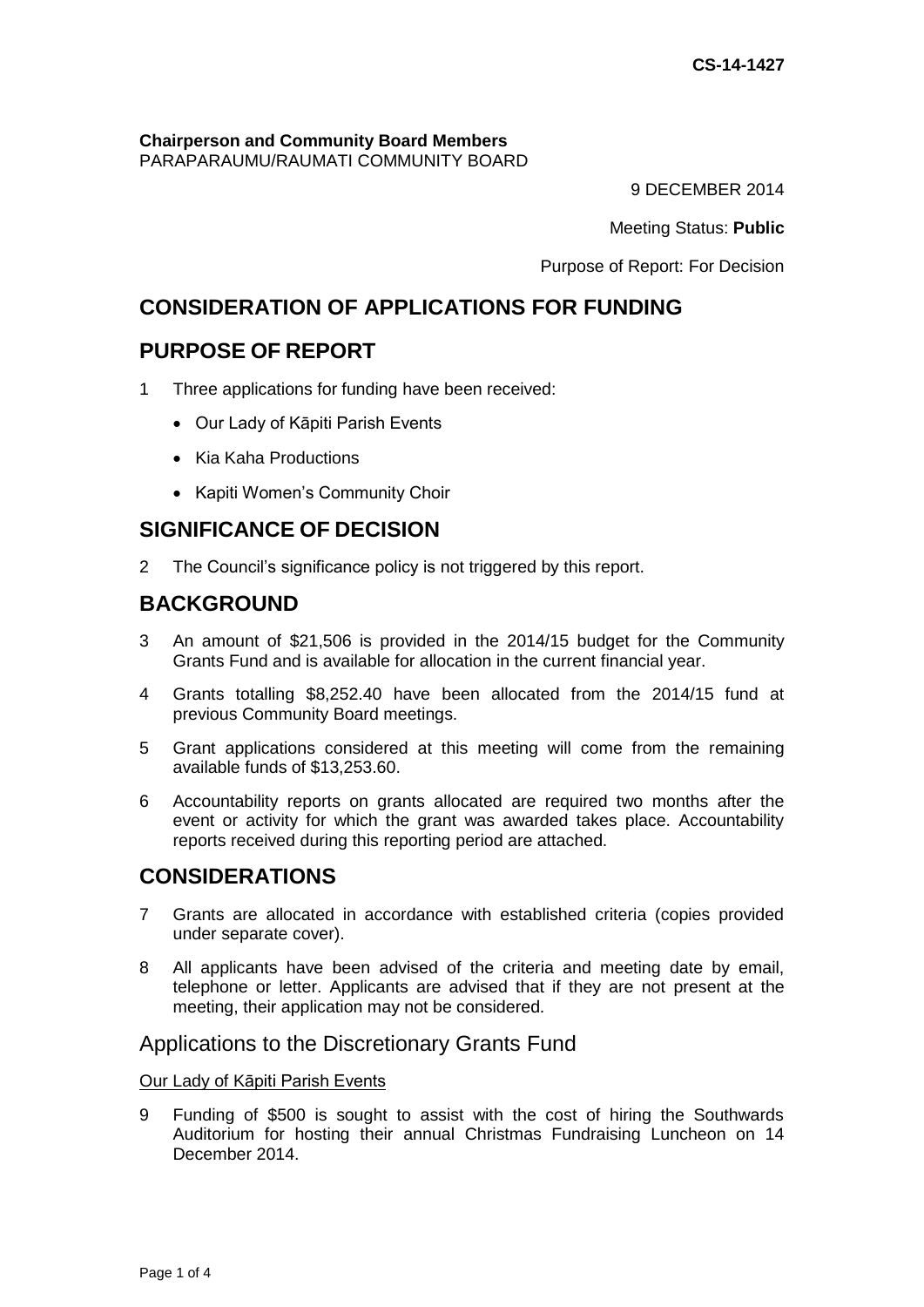10 This application can be considered under Eligible Purpose 5: *The remission of hall rental.*

#### Kia Kaha Productions

- 11 Funding of \$138 is sought to assist with the costs of hosting the 'Reggae at the Beach' and 'Soul Music at the Beach' events to be held at the Raumati Beach waterfront in January 2015.
- 12 This application can be considered under Eligible Purpose 2: *Special Project or Activity.*

#### Kapiti Women's Community Choir

- 13 Funding of \$500 is sought to assist with the costs of renting the Kapiti Uniting Church Hall in Raumati Beach.
- 14 This application can be considered under Eligible Purpose 5: *The remission of hall rental.*

### Financial Considerations

- 15 An amount of \$21,506 is provided in the 2014/15 budget for the Paraparaumu/Raumati Community Grants Fund.
- 16 To date funds for the 2014/15 year have been allocated as follows:

| Date     | Recipient                        | Amount   | Purpose of Grant                                                                                                     | <b>Report Back</b>            |
|----------|----------------------------------|----------|----------------------------------------------------------------------------------------------------------------------|-------------------------------|
| 05/08/14 | <b>Traditional Irish Dancing</b> | \$500    | Cost of venue for the National<br>Championships at Southward Car<br>Museum.                                          | <b>Due</b><br><b>Nov 2014</b> |
| 05/08/14 | <b>Chance Sullivan</b>           | \$500    | Cost of living expenses while on<br>scholarship to France                                                            | <b>Due</b><br><b>Nov 2014</b> |
| 05/08/14 | Paraparaumu Play Centre          | \$177    | Cost of hiring Paraparaumu Hall for the<br>fundraiser "Crafts on the Coast"                                          | Received<br>20-08-14          |
| 05/08/14 | Paraparaumu Primary<br>School    | \$500    | Cost of Kapahaka uniforms for 125 <sup>th</sup><br>Jubiliee                                                          | Due<br><b>Nov 2014</b>        |
| 05/08/14 | Kapiti Pony Club                 | \$500    | Cost of a Portaloo for QE Park                                                                                       | <b>Due</b><br><b>Nov 2014</b> |
| 05/08/14 | Pop-In Centre                    | \$200    | To continue the drop-in centre through<br>until November                                                             | <b>Due</b><br><b>Nov 2014</b> |
| 16/09/14 | Paraparaumu Primary<br>School    | \$500    | To contribute to costs of liquor licence,<br>and possibly advertising, for anniversary<br>function in November 2014. | <b>Due</b><br>Jan 2015        |
| 16/09/14 | Josh Whyte                       | \$500    | To assist with travel costs to the Junior<br>World Speed Skating Championships in<br>Argentina, in November 2014.    | <b>Due</b><br>Jan 2015        |
| 16/09/14 | <b>Presentation Sisters</b>      | \$284.40 | Cost of hiring Paraparaumu Memorial<br>Hall for Mission Gala in September<br>2014.                                   | Received<br>15-10-14          |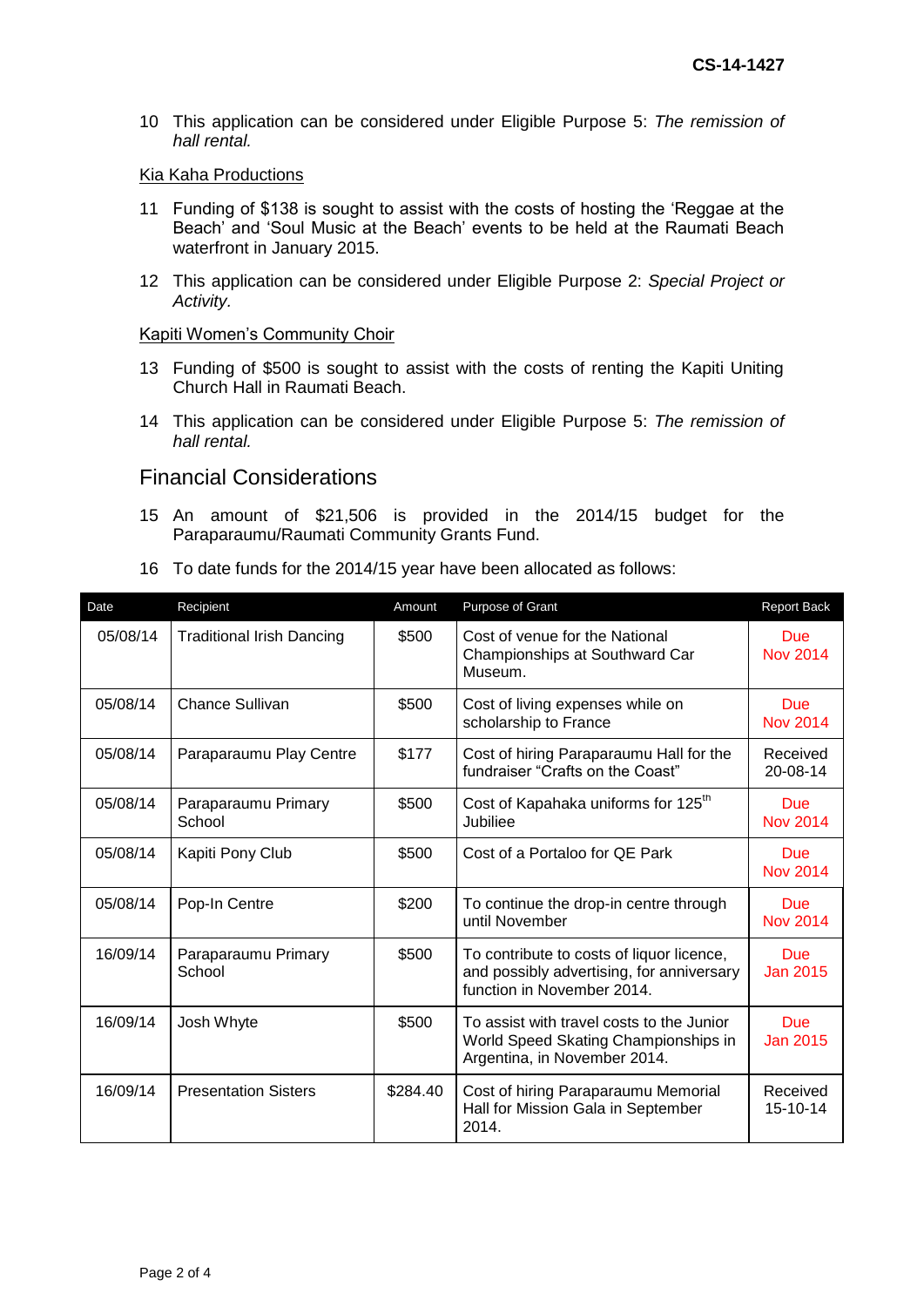| Date     | Recipient                                   | Amount     | Purpose of Grant                                                                                                                                       | Report Back                   |
|----------|---------------------------------------------|------------|--------------------------------------------------------------------------------------------------------------------------------------------------------|-------------------------------|
| 16/09/14 | Peter Michael                               | \$500      | To assist with travel costs to the Senior<br>World Speed Skating Championships in<br>Argentina, in November 2014.                                      | <b>Due</b><br><b>Jan 2015</b> |
| 16/09/14 | Kapiti Primary School                       | \$91       | To assist with cost of hiring a Scissor<br>Lift for the Kapa Haka Festival at El<br>Rancho.                                                            | Received<br>$21 - 11 - 14$    |
|          |                                             |            | Originally granted \$310 but returned \$219 as they<br>were not charged as much as originally quoted;<br>Waikanae Community Board also contributed.    |                               |
| 16/09/14 | <b>Mary Potter Hospice</b>                  | \$500      | To assist with costs of traffic<br>management plan for Mary Potter<br>Hospice Strawberry Festival, in<br>November 2014.                                | Due<br><b>Jan 2015</b>        |
| 16/09/14 | Kapiti Coast Rugby League<br>Club           | \$500      | To assist with costs associated with the<br>upcoming Kapiti Tag Season.                                                                                | <b>Due</b><br><b>Nov 2014</b> |
| 16/09/14 | Deb Donnelly                                | \$500      | To assist with costs of attending the<br>International Shibori Symposium in<br>China, in October 2014.                                                 | <b>Due</b><br>Dec 2014        |
| 28/10/14 | Kapiti Coast United<br><b>Football Club</b> | \$500      | To assist with the cost of using Weka<br>Pasrk over the summer season                                                                                  | <b>Due</b><br><b>Jan 2015</b> |
| 28/10/14 | Briana Bargh                                | \$500      | To assist with the costs of attending the<br>World Expedition to India, in December<br>2014/January 2015                                               | <b>Due</b><br>March<br>2015   |
| 28/10/14 | <b>Christine Lenk</b>                       | \$500      | To assist with the cost of hiring the Rita<br>King Cottage where a group of cancer<br>patients meet for exercise, relaxation<br>and stress management. | <b>Due</b><br><b>Jan 2015</b> |
| 28/10/14 | Combined Lions Club of<br>Kapiti Inc        | \$500      | To assist with the cost of providing<br>printed collection bags for the 2014<br>Lions Foodbank Collection.                                             | <b>Due</b><br><b>Jan 2015</b> |
| 28/10/14 | Raumati Village Business<br>Association     | \$500      | To assist with the costs of holding the<br>Raumati Village Christmas Street Party<br>on 27 November 2014.                                              | <b>Due</b><br>Jan 2015        |
|          | <b>Total allocated to date</b>              | \$8,252.40 |                                                                                                                                                        |                               |

- 17 The total of applications under consideration in this report is \$1,138.
- 18 Should all applications be approved in full, the balance remaining in the 2014/15 financial year would be **\$12,115.60.**

# Delegation

19 The Paraparaumu/Raumati Community Board has delegated authority as at section D.10 of the of the Governance Structure approved by Council on 4 September 2014: